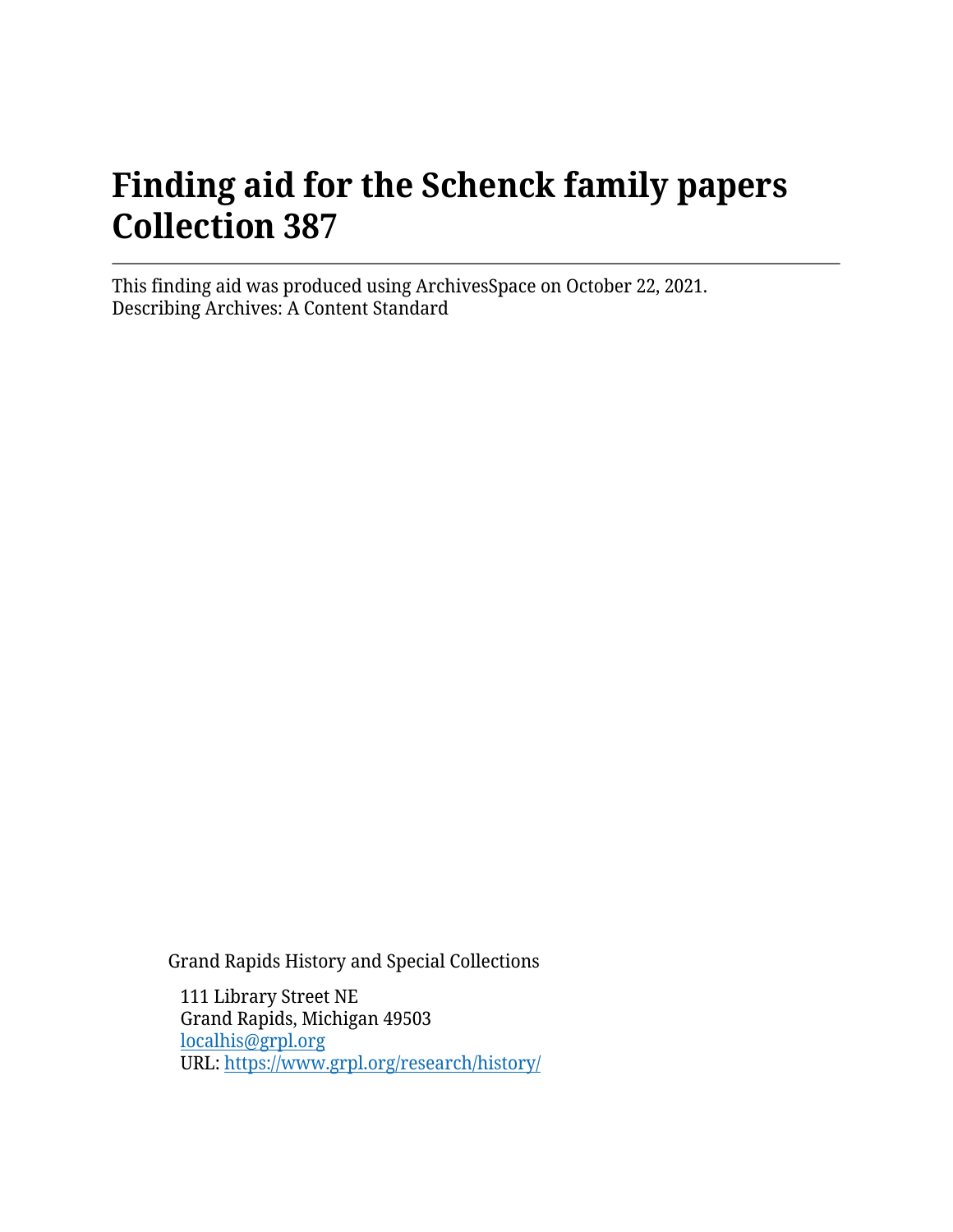## <span id="page-1-0"></span>**Table of Contents**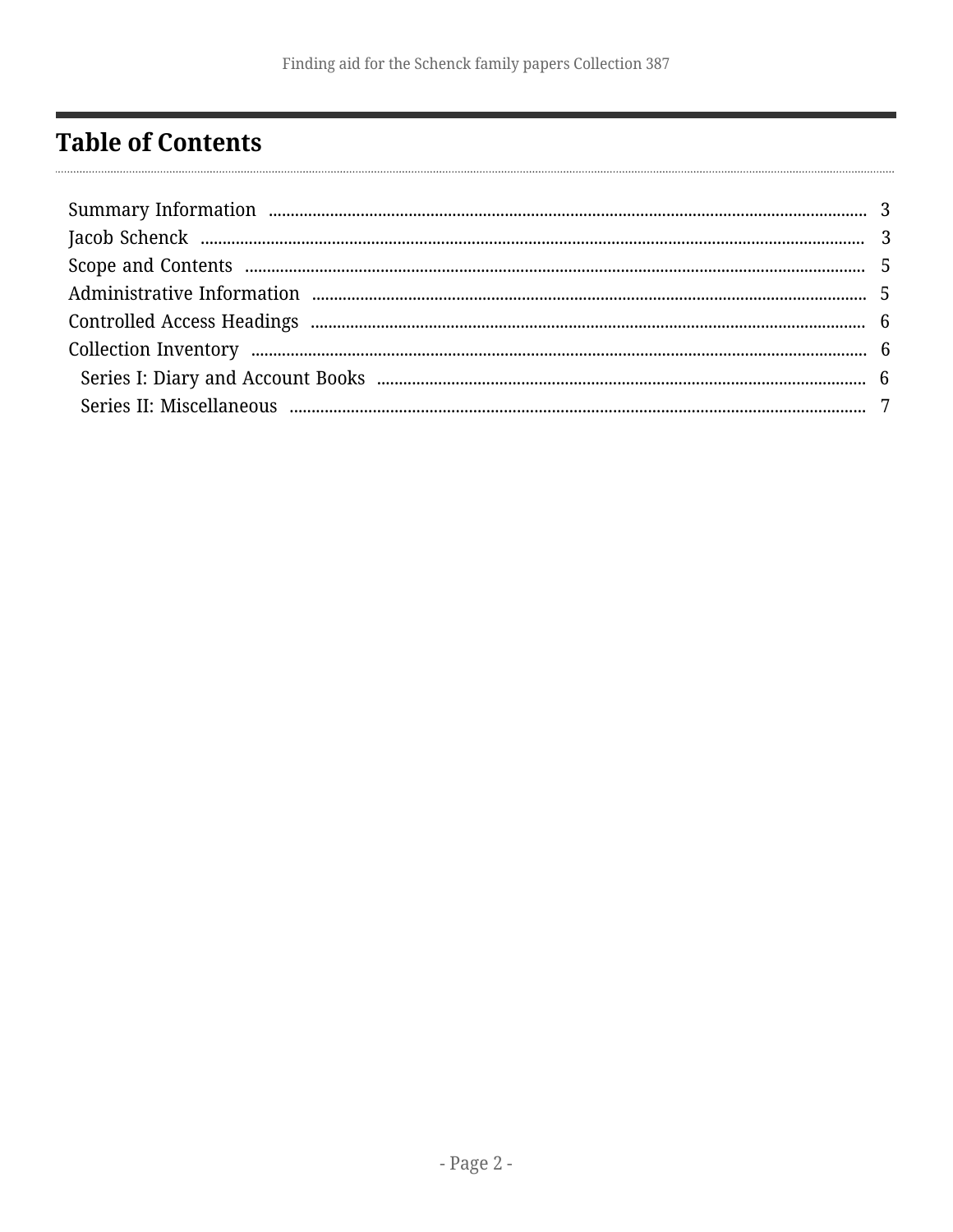## <span id="page-2-0"></span>**Summary Information**

| <b>Repository:</b>                                              | <b>Grand Rapids History and Special Collections</b>                                                                                                                                                                                                                                                                                                                                                                                                                                                                                                                                                                                       |  |  |
|-----------------------------------------------------------------|-------------------------------------------------------------------------------------------------------------------------------------------------------------------------------------------------------------------------------------------------------------------------------------------------------------------------------------------------------------------------------------------------------------------------------------------------------------------------------------------------------------------------------------------------------------------------------------------------------------------------------------------|--|--|
| Title:                                                          | Schenck family papers                                                                                                                                                                                                                                                                                                                                                                                                                                                                                                                                                                                                                     |  |  |
| ID:                                                             | <b>Collection 387</b>                                                                                                                                                                                                                                                                                                                                                                                                                                                                                                                                                                                                                     |  |  |
| <b>ID</b> [Archivists<br><b>Toolkit</b><br>Database::RESOURCE]: | 394                                                                                                                                                                                                                                                                                                                                                                                                                                                                                                                                                                                                                                       |  |  |
| Date [inclusive]:                                               | 1828-1945                                                                                                                                                                                                                                                                                                                                                                                                                                                                                                                                                                                                                                 |  |  |
| Date [bulk]:                                                    | 1875-1892                                                                                                                                                                                                                                                                                                                                                                                                                                                                                                                                                                                                                                 |  |  |
| <b>Physical</b><br>Description:                                 | 2 Linear Feet Four boxes                                                                                                                                                                                                                                                                                                                                                                                                                                                                                                                                                                                                                  |  |  |
| Language of the<br><b>Material:</b>                             | English.                                                                                                                                                                                                                                                                                                                                                                                                                                                                                                                                                                                                                                  |  |  |
| Abstract:                                                       | The Schenck family were early settlers and pioneers in Ada<br>Township, Michigan. Jacob Schenck purchased land in Ada<br>Township in 1845, with his father John and brother William<br>following in the next few years. Jacob was a farmer and John<br>and William were primarily carpenters, although they also<br>farmed. The collection includes diaries and account books kept<br>by Jacob Schenck and his son Fred, and by John Schenck. Also<br>included are dockets from Yates County, New York and from<br>Ada Township. The dockets were kept by the Justice of the Peace<br>and include trial proceedings and marriage records. |  |  |

**^** [Return to Table of Contents](#page-1-0)

## <span id="page-2-1"></span>**Jacob Schenck**

Jacob Schenck (May 17, 1819- January 14, 1895) was an early settler and a farmer in Ada Township. He was born in Potter, Yates County, New York to John and Maria Schenck. In 1845, Jacob Schenck purchased 200 acres in Ada Township. According to plat maps, about 200 acres in Section 22 of Ada Township were owned by the Schenck family through the 1920s. The family property was located near Conservation and Dogwood, north of Ada.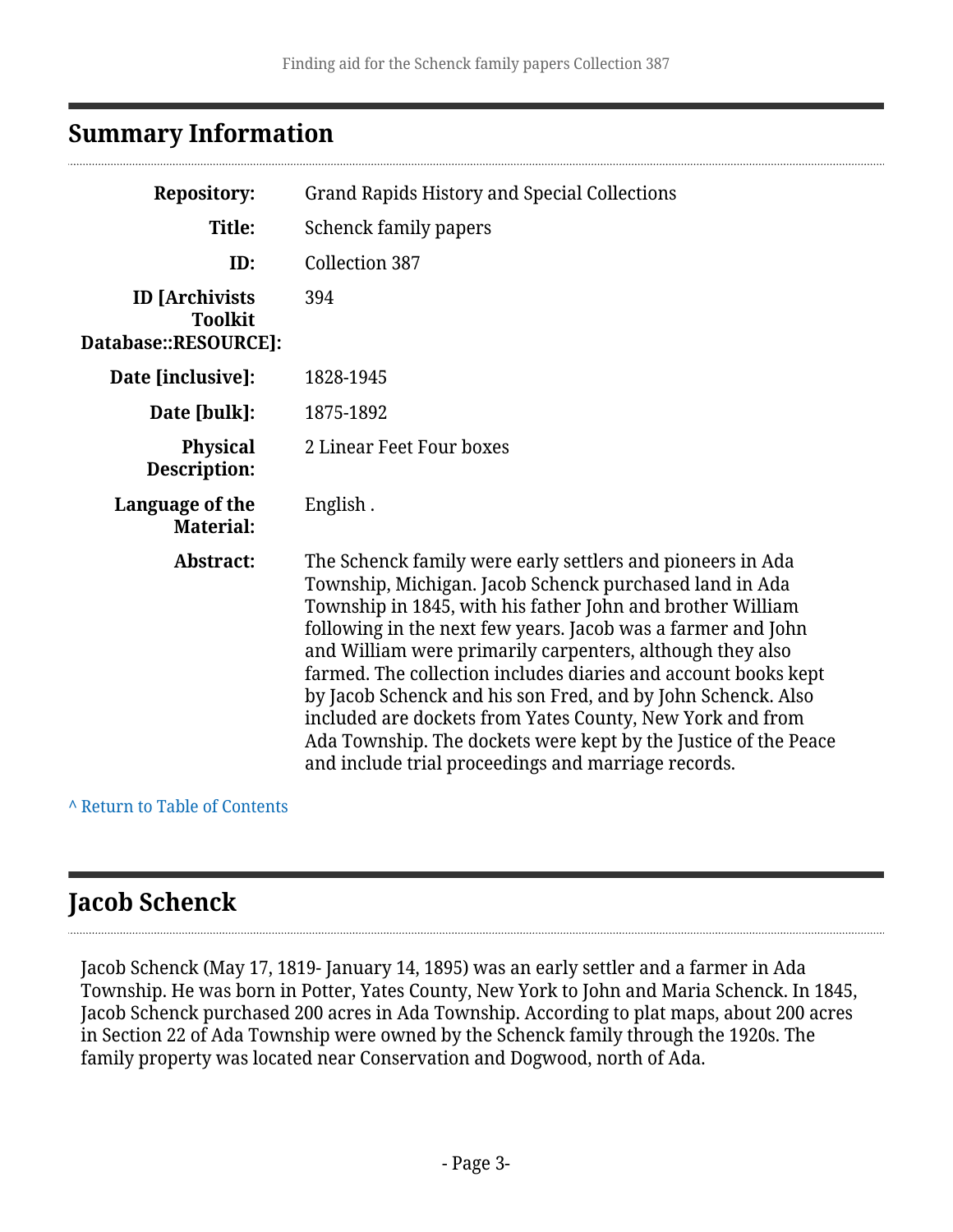Jacob married Sarah Falston in 1842. They had one son, William, who died at age 18. Sarah died in 1854. In 1855, Jacob married Catherine Brown and they had three children: John Martin, Libbie and Fred E.

J. Martin moved to Cascade Township and owned the New York Dairy farm. Fred stayed in Ada Township and was involved with the Old Settler's Association of Ada. Their yearly summer picnics were held on his property in the Village of Ada, called Schenck's Grove.

Sherman Coryell donated the material in the collection. His wife, Blanche McNaughton Coryell, was Libbie's daughter.

**^** [Return to Table of Contents](#page-1-0)

## **John J. and Maria Schenck**

John (October 28, 1791-February 9, 1861) and Maria (March 9, 1799-1888) followed Jacob to Ada. The 1850 census shows them living in Yates County, New York. In 1854 they purchased property in Ada Township. William was a carpenter and practiced his trade in New York and Michigan.

**^** [Return to Table of Contents](#page-1-0)

### **William Schenck**

Jacob's brother, William Schenck (February 29, 1829-July 1902), also moved to Ada Township from New York. William worked on the farm with his parents until he was 17, then entered into an apprenticeship in carpentry. He came to Ada Township in the 1850s and bought a 40 acre farm in Section 36.

William married Sarah Densmore in 1849. Their daughter, Emma, was born in 1850. Sarah died in 1857 and Emma in 1870. William and his second wife, Sarah R. Price, had three children. Charles D.L. was born in 1858, Elmer E. in 1860 and Carrie in 1863. Carrie married William Crowe (the son of George Crowe, another Ada Township pioneer).

**^** [Return to Table of Contents](#page-1-0)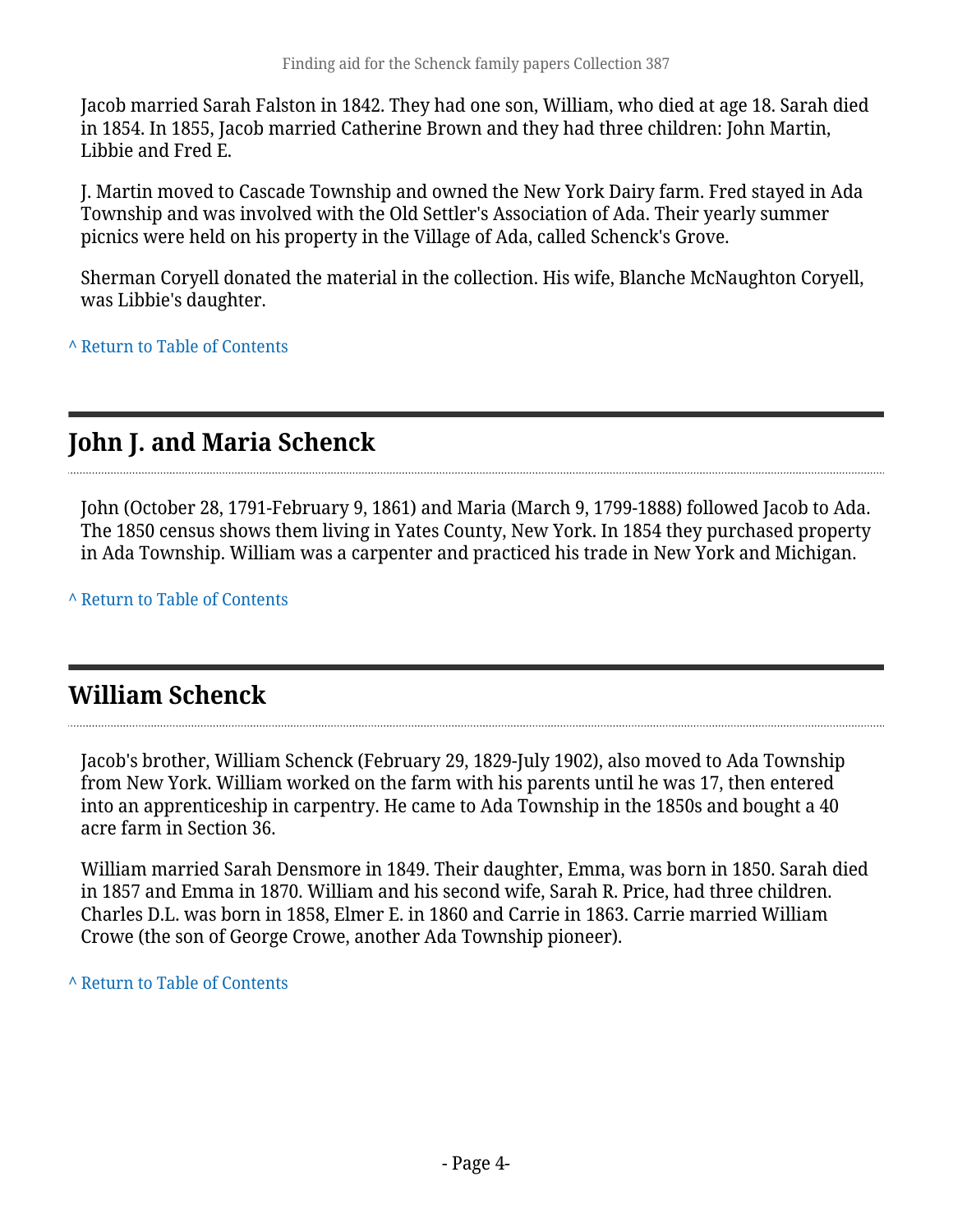## <span id="page-4-0"></span>**Scope and Contents**

The diaries and account books show the daily life of the Schenck family. Entries are brief and usually relate the weather and activities for the day, such as which fields were plowed, social events and trips to Lowell and "the Rapids" (Grand Rapids). The Schenck family was part of a relatively small group of early Ada pioneers and the diaries and account books mention other families from the Ada area. Of particular note are entries from January 12 and 13, 1875 noting Rix Robinson's death and funeral. Receipts and scraps of paper were also kept in the diaries/ account books, these include receipts from businesses in the surrounding area.

Also included are two dockets, noting the activities of the local Justice of the Peace. The docket kept by John J. Schenck is from Yates County, New York in the 1840s. A docket from Rodolphus Chaffee covers Ada Township in the 1850s. It is unknown how the Chaffee docket came to be with the Schenck family papers. The dockets include the proceedings of local cases and also marriage records.

The miscellaneous records are of varied scope and date. They mostly consist of newspaper clippings, but also include other papers relating to various members of the family.

**^** [Return to Table of Contents](#page-1-0)

### <span id="page-4-1"></span>**Administrative Information**

#### **Publication Statement**

Grand Rapids History and Special Collections

111 Library Street NE Grand Rapids, Michigan 49503 [localhis@grpl.org](mailto:localhis@grpl.org) URL:<https://www.grpl.org/research/history/>

#### **Immediate Source of Acquisition**

Sherman Coryell, transferred from the Grand Rapids Public Museum. Accession number 1980.036.

**^** [Return to Table of Contents](#page-1-0)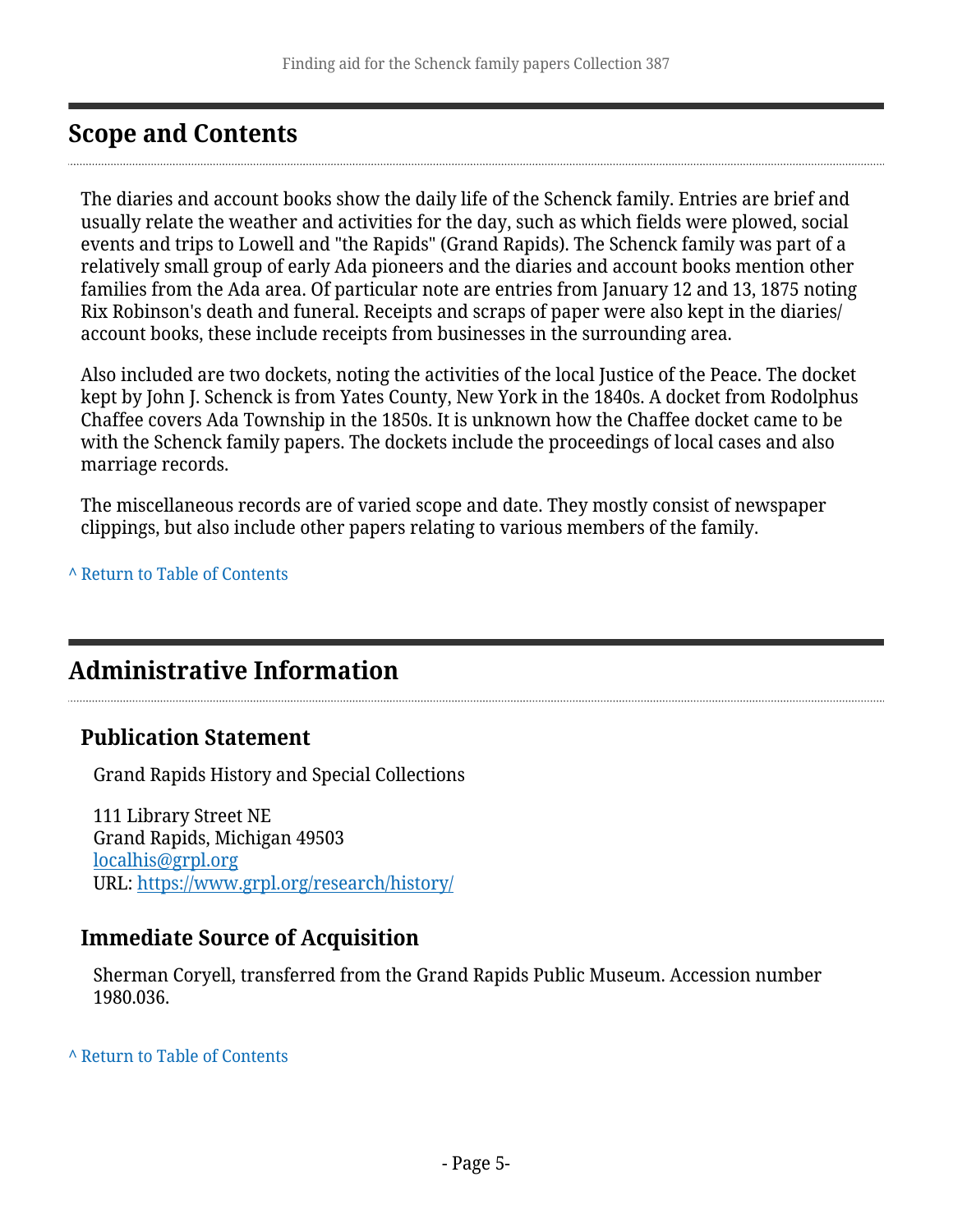## <span id="page-5-0"></span>**Controlled Access Headings**

- Pioneers -- Michigan -- Kent County
- Frontier and pioneer life -- Michigan -- Kent County
- Ada (Mich.) -- History
- family papers
- diaries
- Schenck (Ada, Mich.)

## <span id="page-5-1"></span>**Collection Inventory**

#### <span id="page-5-2"></span>**Series I: Diary and Account Books, 1828-1892**

| <b>Title/Description</b>                                                                                                          | <b>Instances</b> |                     |
|-----------------------------------------------------------------------------------------------------------------------------------|------------------|---------------------|
| Account Book, John Schenck, circa 1828-1853                                                                                       | Box 3            | Folder 4            |
| Loose papers, account book, circa 1828-1853                                                                                       | Box 3            | Folder 3            |
| Account Book, John Schenck, Jacob Schenck. Includes<br>marriage records for Yates County, New York, 1841-1848,<br>circa 1843-1875 | Box 4            | Folder 1            |
| John J. Schenck 's Docket (Yates County, New York), includes<br>accounting records., 1841-1844                                    | Box 3            | Folder <sub>6</sub> |
| John J. Schenck's Docket (Yates County, New York). Includes<br>accounting records, 1857-1860, 1844-1848                           | Box 3            | Folder 5            |
| Rodolphus Chaffee's Docket, Ada, circa 1850-1859                                                                                  | Box 4            | Folder <sub>2</sub> |
| Diary and Cash Account (J.S. Schenck and F.E. Schenck),<br>1875                                                                   | Box 1            | Folder 1            |
| Loose Papers, Diary and Cash Account, 1875                                                                                        | Box 1            | Folder 2            |
| Diary and Cash Account, 1876-1877                                                                                                 | Box 1            | Folder <sub>3</sub> |
| Loose Papers, Diary and Cash Account, 1876-1877                                                                                   | Box 1            | Folder 4            |
| Diary and Cash Account, 1877-1878                                                                                                 | Box 1            | Folder 5            |
| Loose Papers, Diary and Cash Account, 1877-1878                                                                                   | Box 1            | Folder <sub>6</sub> |
| Diary and Cash Account, 1878                                                                                                      | Box 1            | Folder 7            |
| Loose Papers, Diary and Cash Account, 1878                                                                                        | Box 1            | Folder <sub>8</sub> |
| Diary and Cash Account, 1879                                                                                                      | Box 1            | Folder 9            |
| Loose Papers, Diary and Cash Account, 1879                                                                                        | Box 1            | Folder 10           |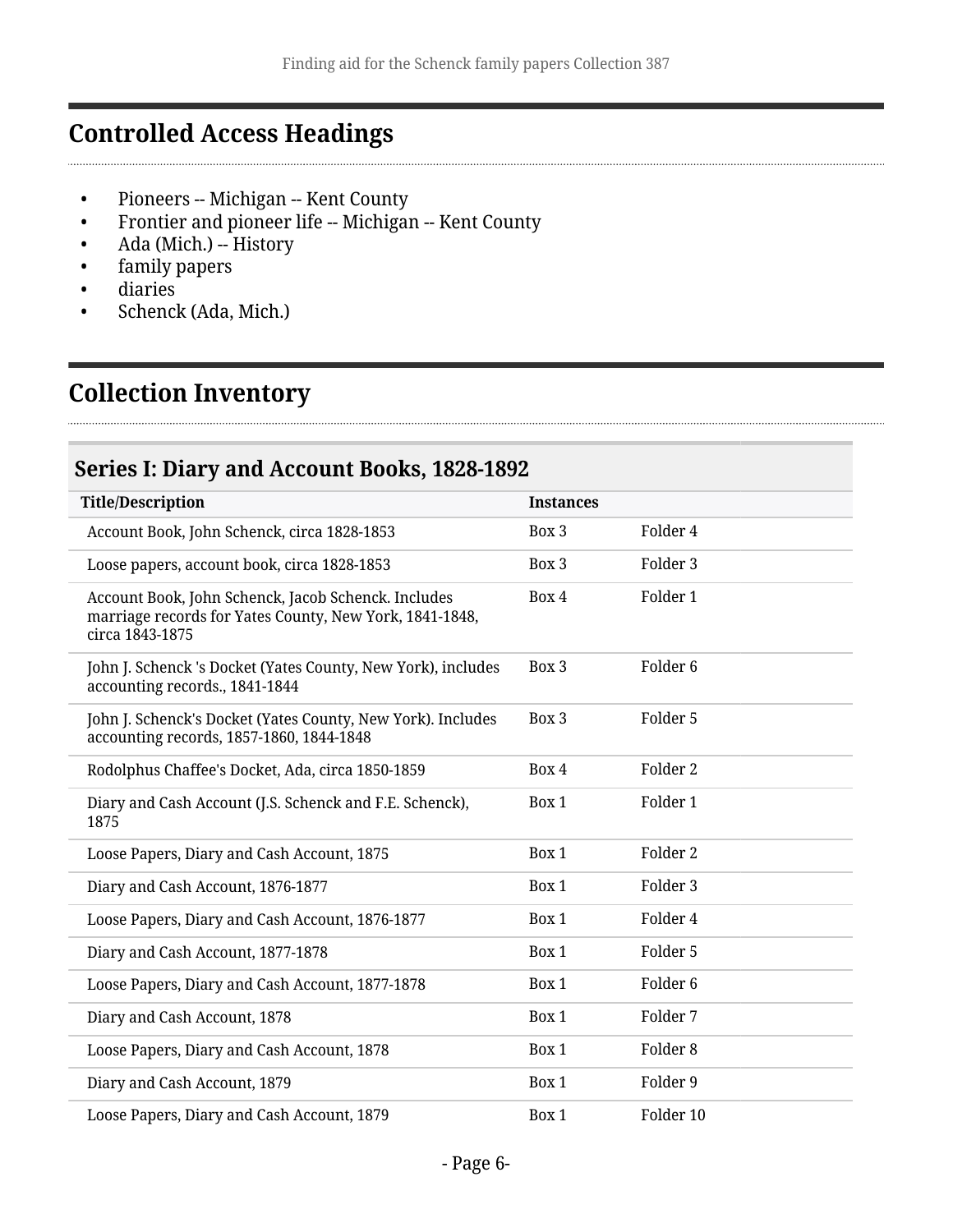Finding aid for the Schenck family papers Collection 387

| Diary and Cash Account, 1880-1881               | Box 1 | Folder 11           |
|-------------------------------------------------|-------|---------------------|
| Loose Papers, Diary and Cash Account, 1880-1881 | Box 1 | Folder 12           |
| Diary and Cash Account, 1882                    | Box 2 | Folder 1            |
| Diary and Cash Account, 1883                    | Box 2 | Folder 2            |
| Diary and Cash Account, 1884                    | Box 2 | Folder 3            |
| Loose Papers, Diary and Cash Account, 1884      | Box 2 | Folder 4            |
| Diary and Cash Account, 1889-1890               | Box 2 | Folder 5            |
| Loose Papers, Diary and Cash Account, 1889-1890 | Box 2 | Folder <sub>6</sub> |
| Diary and Cash Account, 1891-1892               | Box 2 | Folder 7            |
| Loose Papers, Diary and Cash Account, 1891-1892 | Box 2 | Folder 8            |
| Diary, 1893                                     | Box 2 | Folder 9            |
| Diary, no date                                  | Box 2 | Folder 10           |
| Account book, J.S. Schenck, no date             | Box 2 | Folder 11           |
| Loose papers                                    | Box 3 | Folder 1            |

#### **^** [Return to Table of Contents](#page-1-0)

## <span id="page-6-0"></span>**Series II: Miscellaneous, 1855-1945**

| <b>Title/Description</b>                                                               | <b>Instances</b> |           |
|----------------------------------------------------------------------------------------|------------------|-----------|
| Kent County Clerks office, property description errors,<br>Cascade Township, 1906      | Box 3            | Folder 2  |
| Michigan Farmer, 1855                                                                  | Box 4            | Folder 3  |
| Michigan Farmer, September 9, 1905                                                     | Box 4            | Folder 4  |
| Photograph book, n.d. (Carrie's Album)                                                 | Box 4            | Folder 5  |
| High School Daily Program, Sherman Coryell, Chicago, n.d.                              | Box 4            | Folder 6  |
| Letter, "Dear Dad," (on American Expeditionary Force<br>stationery), November 24, 1918 | Box 4            | Folder 7  |
| Scrapbook, n.d. (medical newspaper clippings)                                          | Box 4            | Folder 8  |
| Newspaper clippings (Detroit News, Detroit Free Press,<br>Chicago Tribune), 1934-1945  | Box 4            | Folder 9  |
| Ephemera, miscellaneous                                                                | Box 4            | Folder 10 |
| Michigan Township Officers' Guide [Book], 1906                                         | Box 4            | Folder 11 |